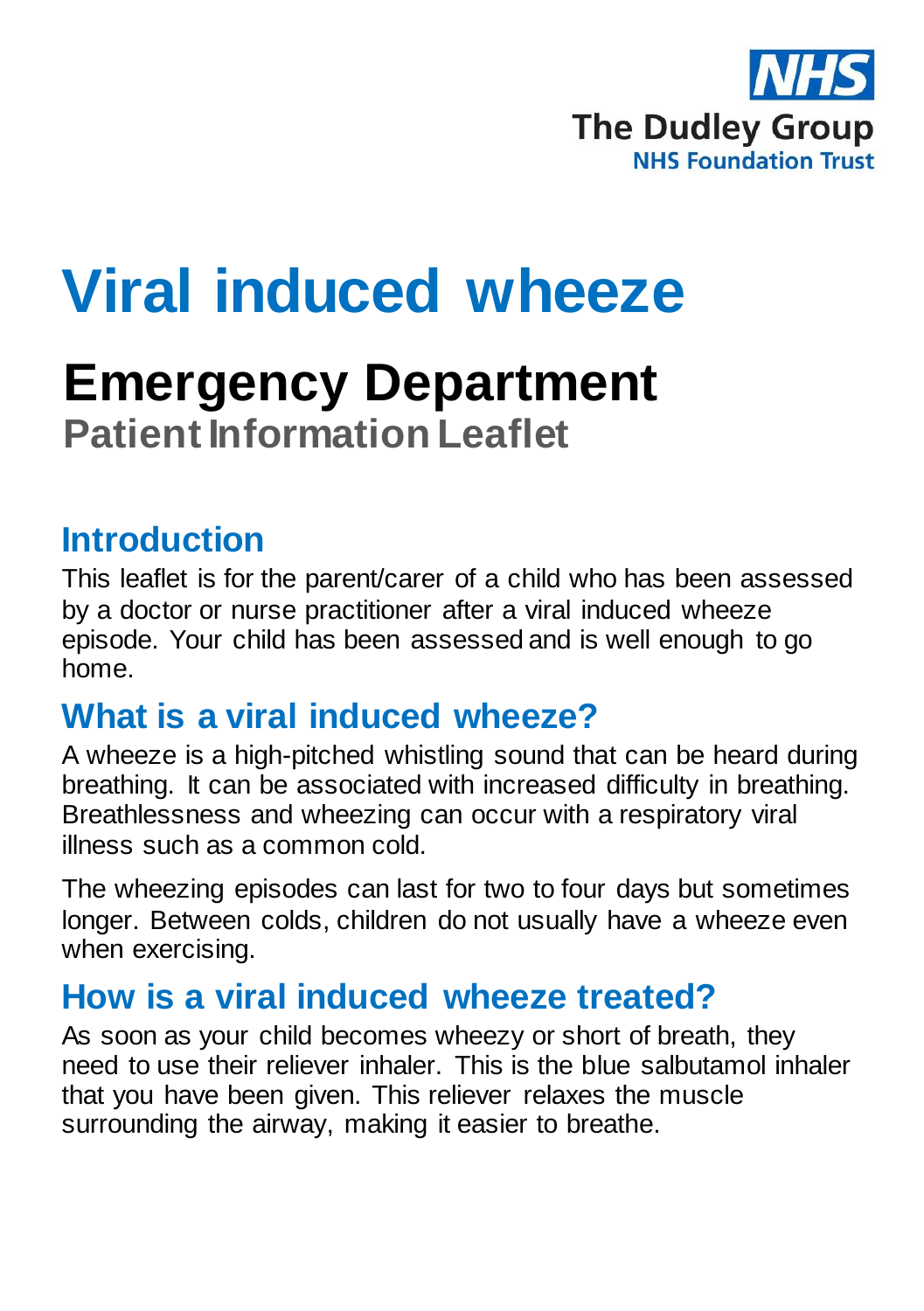#### **Using a spacer**

All inhalers must be given using a spacer as this is the most effective way of giving the medication (see figures 1a and 1b). A spacer is a plastic device that helps the medicine get into the lungs where it is needed. When used correctly, inhalers are just as effective as the nebulised solution that the hospital may have used.

The nurses will have shown you how to use a spacer. Please ask if you have any more questions about using the device before you go home.





being used **being** used without a spacer

Figure 1a shows a spacer Figure 1b shows an inhaler being

When using the spacer device with an inhaler, please remember to get a good seal around the mouth area and count to 10 breaths before administering a further puff. This ensures that your child breathes in all the salbutamol medicine.

#### **Your treatment plan:**

Reliever (blue) salbutamol with spacer. Use as follows:

- DAY 1  $8-10$  puffs 6 times a day (4 hourly)
- 

- 
- DAY 2  $6-8$  puffs 4 times a day  $(5-6$  hourly)
- 
- - DAY 3 4-6 puffs 3 times a day (6-8 hourly)
- 
- DAY 4 2-4 puffs 2 times a day (12 hourly)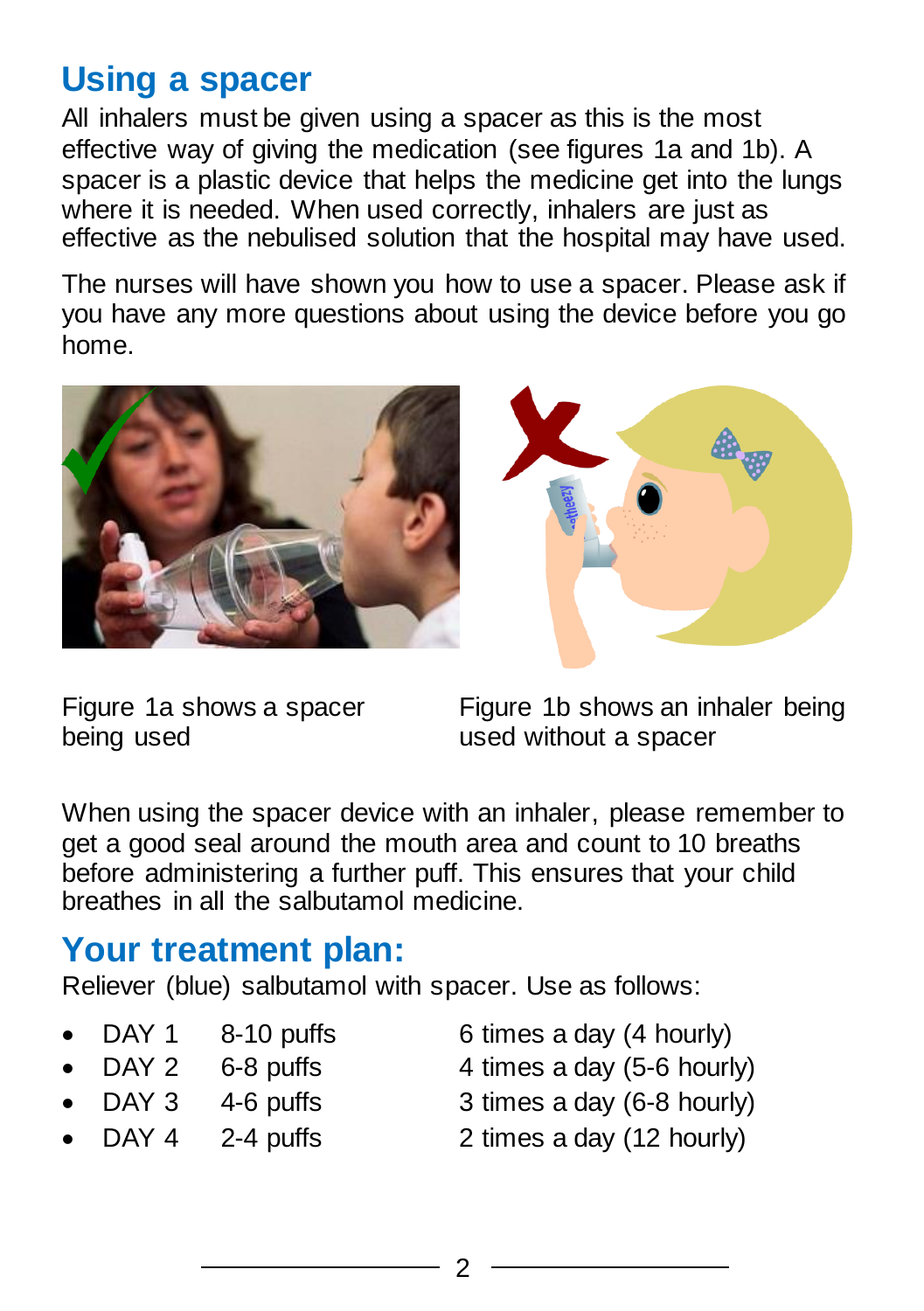## **What should I look out for at home?**

Children breathe faster than an adult but it is important to look for signs that your child is struggling to breathe. Children use accessory muscles to breathe when they are struggling. You may notice:

- Deep drawing in of the muscles around their rib cage.
- In-drawing of the muscles in between each rib.
- Pulling in at the base of the neck area.
- Flaring of their nostrils.

These are all signs of distress so if you notice these, you should give your child 10 rescue puffs using the inhaler with the spacer device, and seek medical advice from your GP or NHS 111. In an emergency, visit your nearest Emergency Department (A&E).

## **How should I care for my child at home?**

- $\checkmark$  Give them plenty of rest and avoid stressful situations.
- $\checkmark$  If they become warm and have a temperature, give your child regular paracetamol and/or ibuprofen, if your child can take it (always read the label; do not exceed the recommended dose).
- $\checkmark$  Give them the reliever blue inhaler as directed on this leaflet.
- $\checkmark$  Encourage them to have plenty of fluids and a light diet as tolerated.
- x Do not allow them to return to school or nursery until you feel they have completely recovered.

**Please arrange a GP appointment for your child within 48 hours of leaving hospital for a follow-up. However, if you feel there is no improvement and your child's symptoms are getting worse, seek further medical advice immediately from your GP, NHS 111 or your nearest Emergency Department (A&E).**